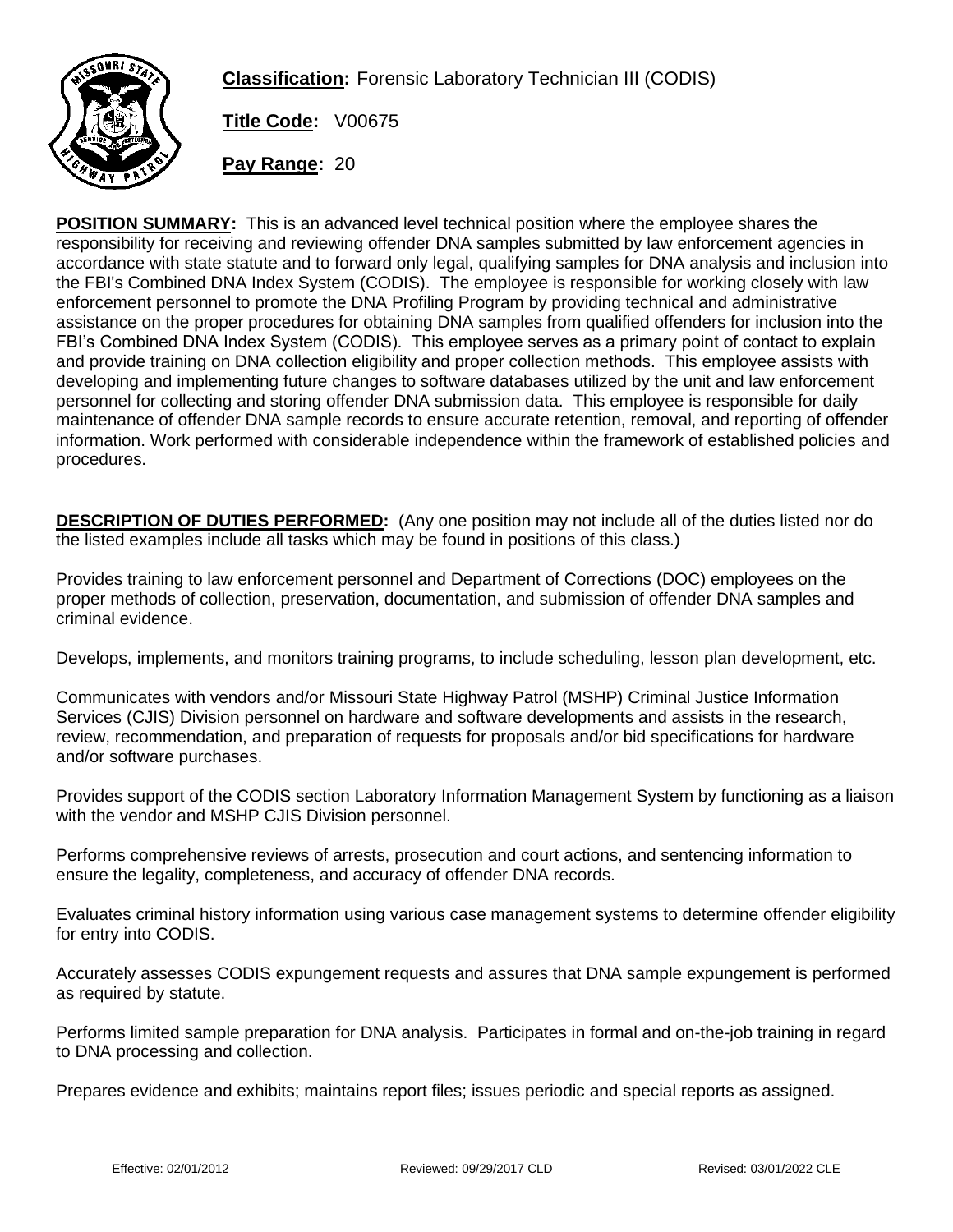## **Classification:** Forensic Laboratory Technician III (CODIS) Page 2

Assists instructors conducting training of law enforcement personnel about DNA processing and collection.

Participates in the proficiency testing program for the section if applicable.

Reviews procedure manuals, publications, etc. within the chosen/related discipline.

Performs job related travel as required, to include overnight stays.

Performs other related duties as assigned.

## **REQUIRED KNOWLEDGE, SKILLS, AND ABILITIES:** Ability to read English effectively.

Ability to communicate in English clearly and concisely, both orally and in writing.

Thorough knowledge of safety rules and procedures associated with laboratory equipment and chemicals.

Ability to perform work in accordance with prescribed procedures, make accurate observations of test results, and prepare accurate records and reports.

Ability to compile and prepare information for presentations.

Ability to maintain composure while under cross-examination in regard to personal and scientific qualifications and defend laboratory findings in court.

Ability to work with restricted, highly sensitive information in a confidential and professional manner.

Ability to establish and maintain effective working relations with others.

Working ability to properly use laboratory equipment, computer and photography equipment, and chemicals.

Ability to work with material that may be biohazardous or of a sexual nature relating to criminal activity (e.g. written material, photographs, and/or verbal language, etc.).

Ability to work hours as assigned.

Possess or ability to obtain a valid Missouri Driver license.

Ability to perform job-related travel (e.g. appearing in court, attending and conducting training meetings and seminars, etc.)

Thorough knowledge about the collection, examination and preparation of evidence.

Ability to distinguish colors necessary to perform laboratory tests.

Thorough knowledge of compliance criteria established by the ANSI-ASQ National Accreditations Board (ANAB).

Ability to effectively plan, develop, and organize materials for use in training programs.

Ability to plan daily activities and work independent of direct supervision.